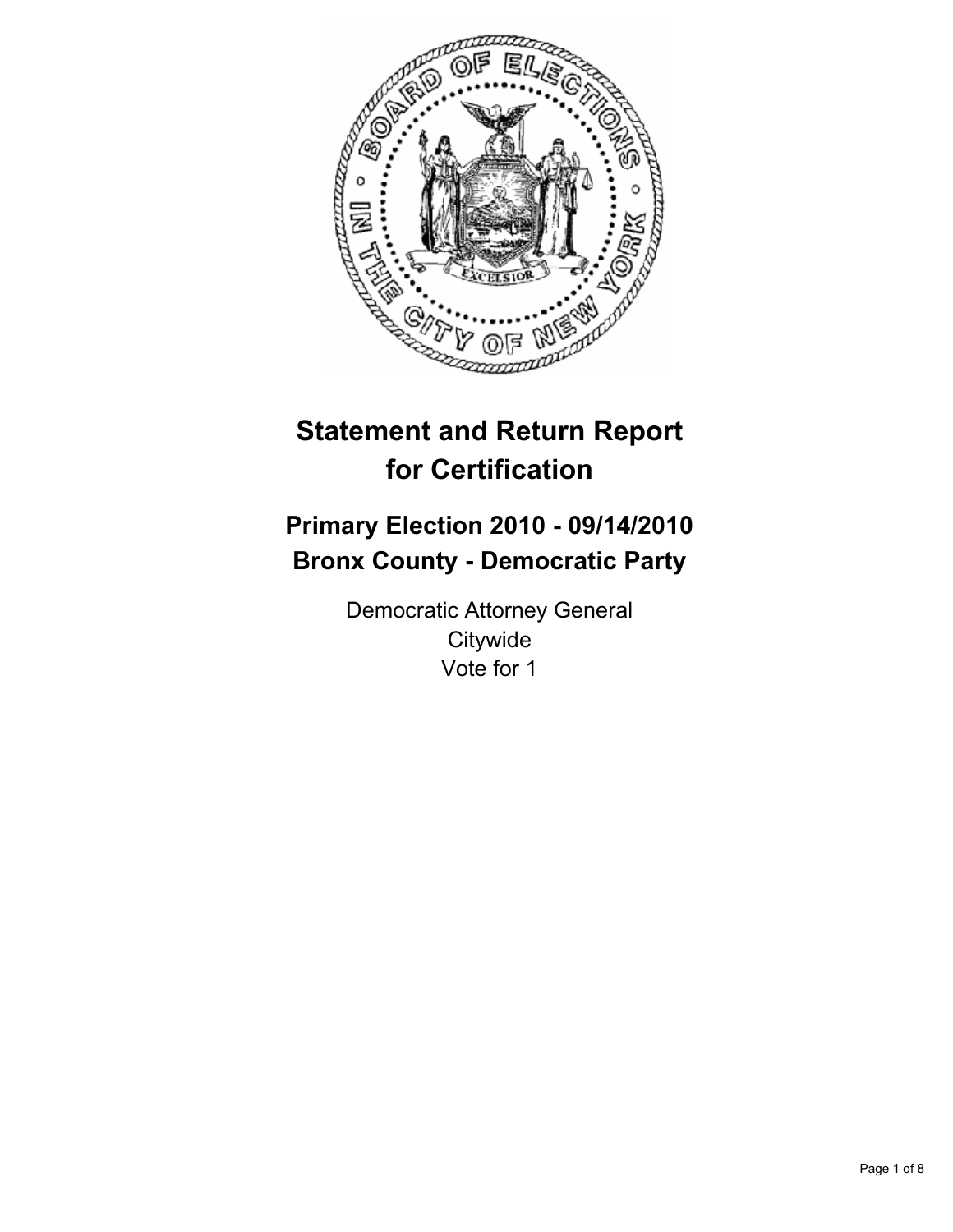

| PUBLIC COUNTER           | 5,284 |
|--------------------------|-------|
| <b>EMERGENCY</b>         | 11    |
| ABSENTEE/MILITARY        | 72    |
| AFFIDAVIT                | 105   |
| <b>RICHARD L BRODSKY</b> | 576   |
| <b>SEAN COFFEY</b>       | 598   |
| ERIC R DINALLO           | 517   |
| <b>KATHLEEN M RICE</b>   | 1,358 |
| ERIC T SCHNEIDERMAN      | 1,413 |
| <b>Total Votes</b>       | 4.462 |

| PUBLIC COUNTER             | 3,434 |
|----------------------------|-------|
| <b>EMERGENCY</b>           | 1     |
| ABSENTEE/MILITARY          | 92    |
| <b>AFFIDAVIT</b>           | 55    |
| RICHARD L BRODSKY          | 248   |
| <b>SEAN COFFEY</b>         | 483   |
| ERIC R DINALLO             | 399   |
| <b>KATHLEEN M RICE</b>     | 842   |
| <b>ERIC T SCHNEIDERMAN</b> | 1,269 |
| ELLIOT SPITZEL (WRITE-IN)  |       |
| ELLIOT SPITZER (WRITE-IN)  | 1     |
| ISMC SASSON (WRITE-IN)     | 1     |
| RIVERA (WRITE-IN)          | 1     |
| UNDECIDED (WRITE-IN)       | 1     |
| <b>Total Votes</b>         | 3,246 |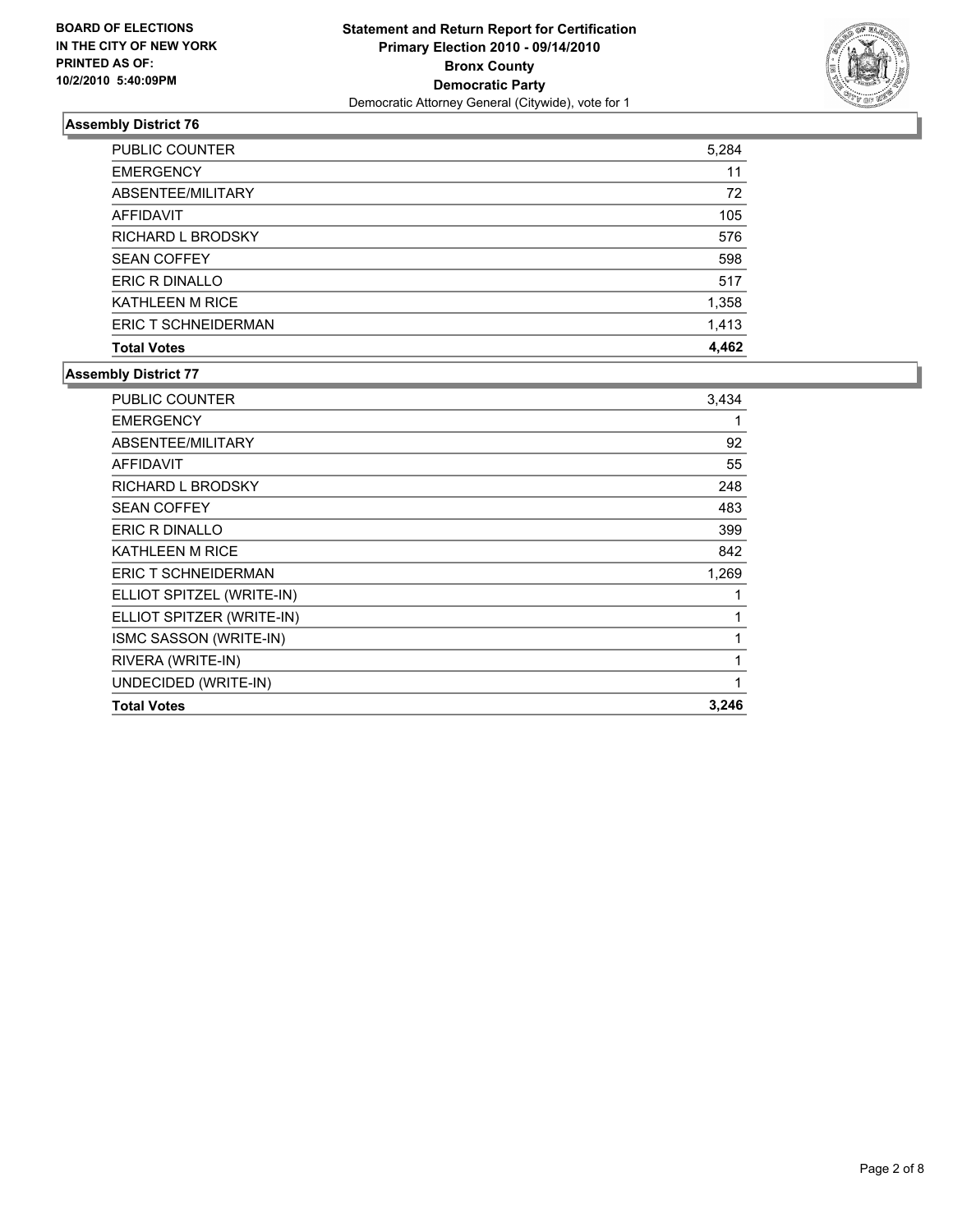

| PUBLIC COUNTER               | 4,107 |
|------------------------------|-------|
| <b>EMERGENCY</b>             | 0     |
| ABSENTEE/MILITARY            | 83    |
| <b>AFFIDAVIT</b>             | 89    |
| <b>RICHARD L BRODSKY</b>     | 241   |
| <b>SEAN COFFEY</b>           | 465   |
| ERIC R DINALLO               | 493   |
| <b>KATHLEEN M RICE</b>       | 882   |
| <b>ERIC T SCHNEIDERMAN</b>   | 1,423 |
| A CUOMO (WRITE-IN)           | 1     |
| CUAMO (WRITE-IN)             | 1     |
| ERIC RJINA (WRITE-IN)        | 1     |
| ERIC T. SCHNIEDE (WRITE-IN)  | 1     |
| ESPAILLAT ADRIANO (WRITE-IN) | 1     |
| HECTOR RAMIREZ (WRITE-IN)    | 1     |
| MARK EBEY (WRITE-IN)         | 1     |
| RAMON JIMENEZ (WRITE-IN)     | 1     |
| RAMON JUMENEZ (WRITE-IN)     | 1     |
| RANGLE (WRITE-IN)            | 1     |
| <b>Total Votes</b>           | 3,514 |

| PUBLIC COUNTER              | 4,709          |
|-----------------------------|----------------|
| <b>EMERGENCY</b>            | 0              |
| ABSENTEE/MILITARY           | 87             |
| <b>AFFIDAVIT</b>            | 64             |
| RICHARD L BRODSKY           | 330            |
| <b>SEAN COFFEY</b>          | 604            |
| ERIC R DINALLO              | 535            |
| <b>KATHLEEN M RICE</b>      | 1,153          |
| <b>ERIC T SCHNEIDERMAN</b>  | 1,563          |
| ANTHONY COUOMO (WRITE-IN)   | 1              |
| ATTORNEY GENERAL (WRITE-IN) | 1              |
| CHUCK SULMAN (WRITE-IN)     | 1              |
| CYNTHIA COX (WRITE-IN)      | $\overline{2}$ |
| ERIC STEVENSON (WRITE-IN)   | 1              |
| <b>Total Votes</b>          | 4.191          |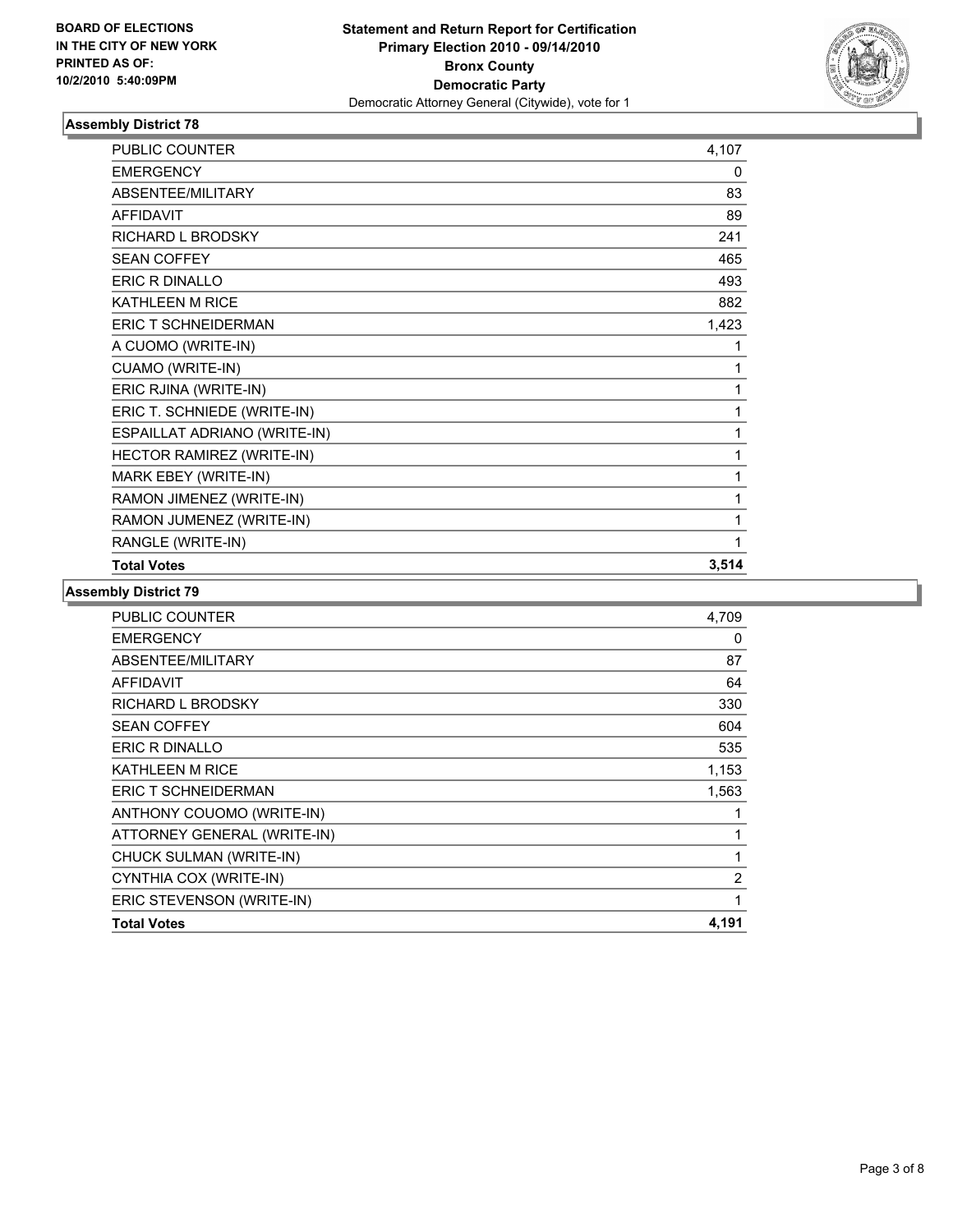

| <b>PUBLIC COUNTER</b>      | 4.254 |
|----------------------------|-------|
| <b>EMERGENCY</b>           | 0     |
| ABSENTEE/MILITARY          | 207   |
| <b>AFFIDAVIT</b>           | 62    |
| <b>RICHARD L BRODSKY</b>   | 387   |
| <b>SEAN COFFEY</b>         | 548   |
| <b>ERIC R DINALLO</b>      | 448   |
| <b>KATHLEEN M RICE</b>     | 1,151 |
| <b>ERIC T SCHNEIDERMAN</b> | 1,620 |
| ANDREW CUOMO (WRITE-IN)    | 1     |
| <b>BLASIO (WRITE-IN)</b>   | 1     |
| DAVID LEVITT (WRITE-IN)    | 1     |
| EVONNE (WRITE-IN)          | 1     |
| JOEL NOBISCO (WRITE-IN)    | 1     |
| ME (WRITE-IN)              | 1     |
| POOKY PARKER (WRITE-IN)    | 1     |
| RAMON JIMENEZ (WRITE-IN)   | 1     |
| <b>Total Votes</b>         | 4,162 |

| PUBLIC COUNTER               | 7,281          |
|------------------------------|----------------|
| <b>EMERGENCY</b>             | 54             |
| ABSENTEE/MILITARY            | 302            |
| <b>AFFIDAVIT</b>             | 70             |
| <b>RICHARD L BRODSKY</b>     | 557            |
| <b>SEAN COFFEY</b>           | 781            |
| <b>ERIC R DINALLO</b>        | 536            |
| <b>KATHLEEN M RICE</b>       | 1,516          |
| <b>ERIC T SCHNEIDERMAN</b>   | 4,013          |
| CARMEN JIMENEZ (WRITE-IN)    | 1              |
| DAPHANE (WRITE-IN)           | 1              |
| DONOVAN (WRITE-IN)           | 1              |
| ELLIOT SPITZER (WRITE-IN)    | 1              |
| J. DONOVAN (WRITE-IN)        | 1              |
| J. GUSTAVO RIVERA (WRITE-IN) | $\overline{c}$ |
| MARK LEVINE (WRITE-IN)       | 1              |
| PALLIDINO (WRITE-IN)         | 1              |
| PEDRO E (WRITE-IN)           | 1              |
| PETER PARKER (WRITE-IN)      | 1              |
| RACHEL MADDOW (WRITE-IN)     | 1              |
| RAMON JIMENEZ (WRITE-IN)     | 1              |
| RAY KELLY (WRITE-IN)         | 1              |
| RICHARD PRYOR (WRITE-IN)     | 1              |
| SAMUEL MENASHE (WRITE-IN)    | 1              |
| TALBERT WEEKS (WRITE-IN)     | 1              |
| <b>Total Votes</b>           | 7,420          |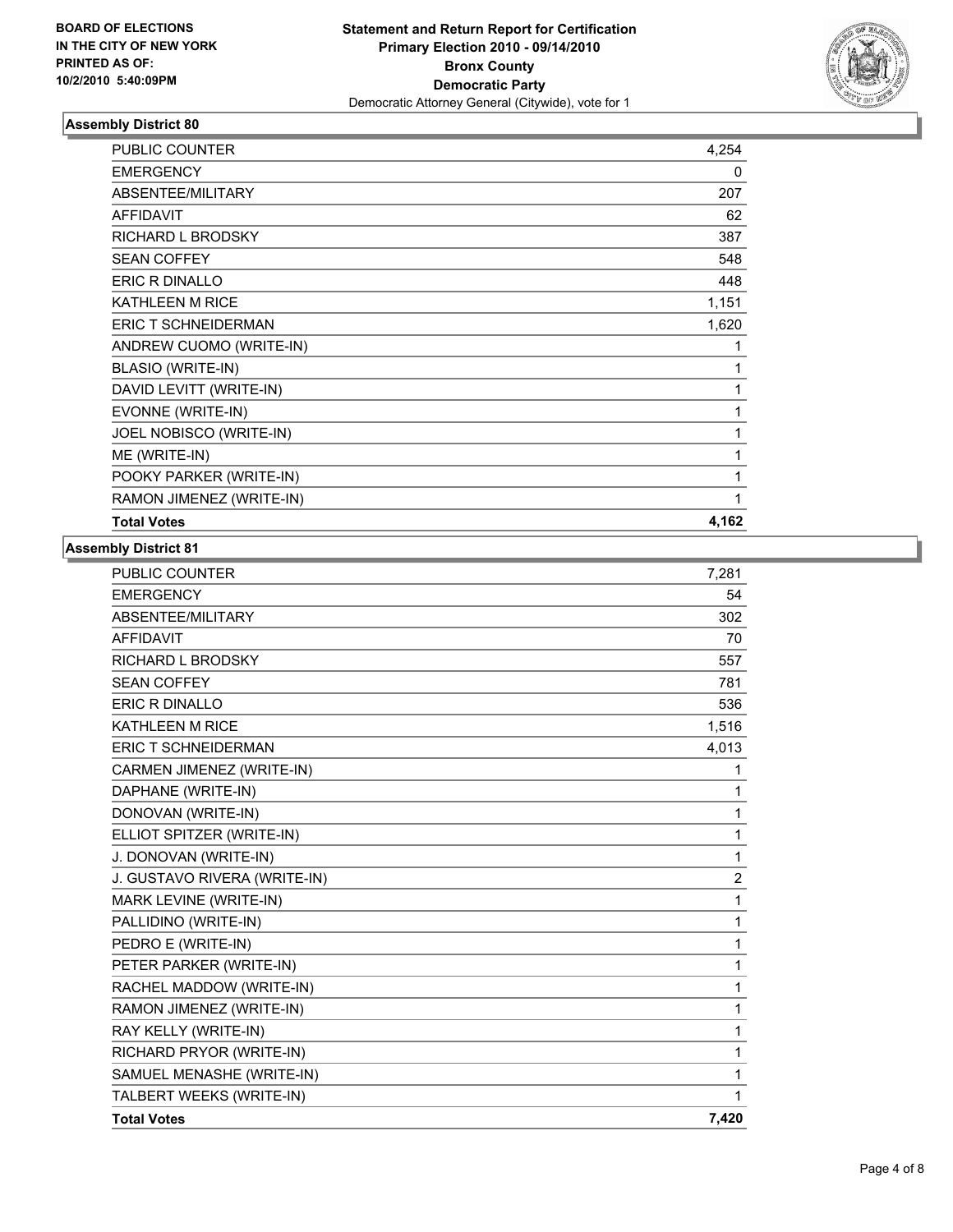

| PUBLIC COUNTER             | 6,318 |
|----------------------------|-------|
| <b>EMERGENCY</b>           | 15    |
| ABSENTEE/MILITARY          | 233   |
| <b>AFFIDAVIT</b>           | 32    |
| RICHARD L BRODSKY          | 470   |
| <b>SEAN COFFEY</b>         | 781   |
| ERIC R DINALLO             | 596   |
| KATHLEEN M RICE            | 2,143 |
| <b>ERIC T SCHNEIDERMAN</b> | 2,105 |
| C BARRON (WRITE-IN)        | 2     |
| COSEPH DIOBUICH (WRITE-IN) | 1     |
| ED NIZZA (WRITE-IN)        | 1     |
| J KLIEN (WRITE-IN)         | 1     |
| LAZIO (WRITE-IN)           | 1     |
| REX WESTON (WRITE-IN)      | 1     |
| RICHARD B (WRITE-IN)       | 1     |
| <b>Total Votes</b>         | 6,103 |

#### **Assembly District 83**

| <b>PUBLIC COUNTER</b>  | 4,001 |
|------------------------|-------|
| <b>EMERGENCY</b>       | 3     |
| ABSENTEE/MILITARY      | 153   |
| AFFIDAVIT              | 33    |
| RICHARD L BRODSKY      | 255   |
| <b>SEAN COFFEY</b>     | 469   |
| ERIC R DINALLO         | 324   |
| <b>KATHLEEN M RICE</b> | 1,062 |
| ERIC T SCHNEIDERMAN    | 2,004 |
| R. JIMENEZ (WRITE-IN)  |       |
| <b>Total Votes</b>     | 4,115 |

| PUBLIC COUNTER             | 3,660        |
|----------------------------|--------------|
| <b>EMERGENCY</b>           | 10           |
| ABSENTEE/MILITARY          | 49           |
| AFFIDAVIT                  | 43           |
| RICHARD L BRODSKY          | 315          |
| <b>SEAN COFFEY</b>         | 497          |
| ERIC R DINALLO             | 482          |
| KATHLEEN M RICE            | 778          |
| <b>ERIC T SCHNEIDERMAN</b> | 982          |
| ANDREW CUOMO (WRITE-IN)    | 1            |
| HECTOR RAMEREZ (WRITE-IN)  | $\mathbf{1}$ |
| RAMON JIMENEZ (WRITE-IN)   | 1            |
| RUBEN DIAZ (WRITE-IN)      | 1            |
| VI J (WRITE-IN)            | $\mathbf{1}$ |
| <b>Total Votes</b>         | 3,059        |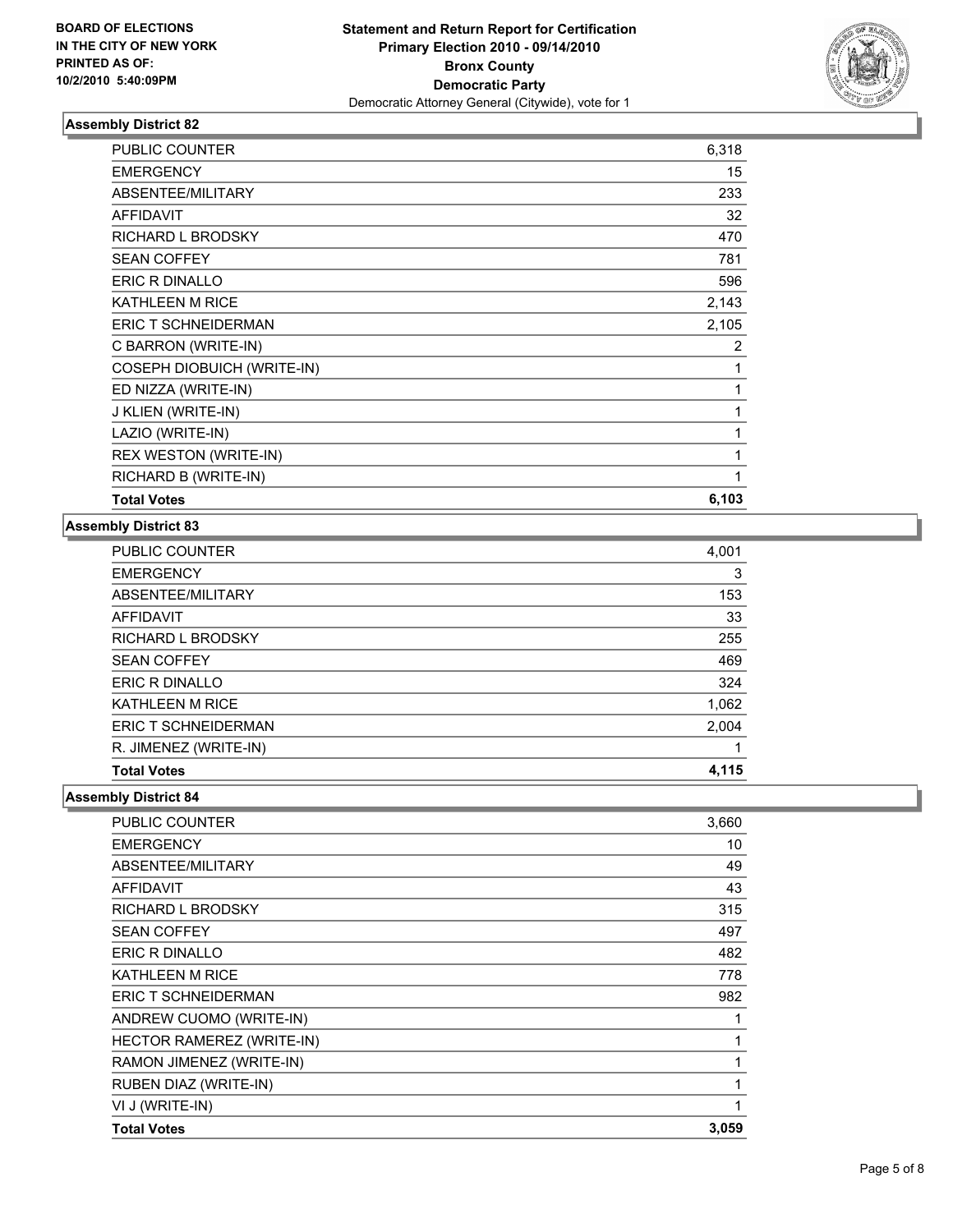

| <b>PUBLIC COUNTER</b>       | 4,579          |
|-----------------------------|----------------|
| <b>EMERGENCY</b>            | 3              |
| ABSENTEE/MILITARY           | 76             |
| <b>AFFIDAVIT</b>            | 67             |
| <b>RICHARD L BRODSKY</b>    | 747            |
| <b>SEAN COFFEY</b>          | 516            |
| <b>ERIC R DINALLO</b>       | 452            |
| KATHLEEN M RICE             | 909            |
| ERIC T SCHNEIDERMAN         | 1,052          |
| LUIS SELPUDA (WRITE-IN)     |                |
| RAMON JIMENEZ (WRITE-IN)    | 1              |
| YOMAR PORTALATIN (WRITE-IN) | $\overline{2}$ |
| <b>Total Votes</b>          | 3,680          |

| <b>PUBLIC COUNTER</b>    | 4,501 |
|--------------------------|-------|
| <b>EMERGENCY</b>         | 0     |
| ABSENTEE/MILITARY        | 42    |
| AFFIDAVIT                | 111   |
| <b>RICHARD L BRODSKY</b> | 249   |
| <b>SEAN COFFEY</b>       | 504   |
| ERIC R DINALLO           | 492   |
| <b>KATHLEEN M RICE</b>   | 829   |
| ERIC T SCHNEIDERMAN      | 1,288 |
| RUBEN DIAZ JR (WRITE-IN) |       |
| <b>Total Votes</b>       | 3,363 |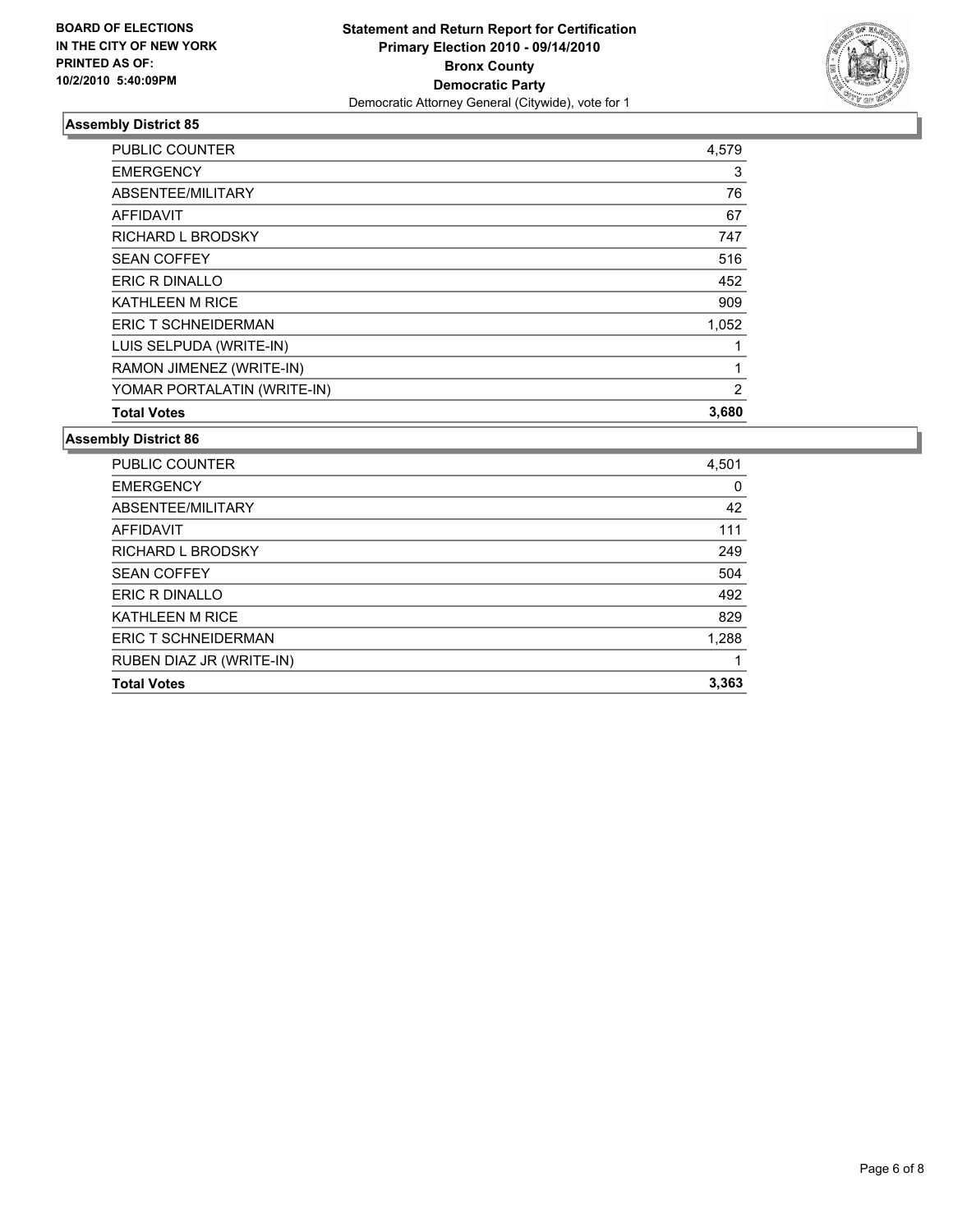

### **Total for Democratic Attorney General (Citywide) - Bronx County**

| <b>EMERGENCY</b>             | 97                      |
|------------------------------|-------------------------|
|                              |                         |
| ABSENTEE/MILITARY            | 1,396                   |
| AFFIDAVIT                    | 731                     |
| RICHARD L BRODSKY            | 4,375                   |
| <b>SEAN COFFEY</b>           | 6,246                   |
| ERIC R DINALLO               | 5,274                   |
| KATHLEEN M RICE              | 12,623                  |
| <b>ERIC T SCHNEIDERMAN</b>   | 18,732                  |
| A CUOMO (WRITE-IN)           | 1                       |
| ANDREW CUOMO (WRITE-IN)      | $\overline{2}$          |
| ANTHONY COUOMO (WRITE-IN)    | 1                       |
| ATTORNEY GENERAL (WRITE-IN)  | 1                       |
| <b>BLASIO (WRITE-IN)</b>     | 1                       |
| C BARRON (WRITE-IN)          | $\overline{\mathbf{c}}$ |
| CARMEN JIMENEZ (WRITE-IN)    | 1                       |
| CHUCK SULMAN (WRITE-IN)      | 1                       |
| COSEPH DIOBUICH (WRITE-IN)   | 1                       |
| CUAMO (WRITE-IN)             | $\mathbf 1$             |
| CYNTHIA COX (WRITE-IN)       | $\overline{2}$          |
| DAPHANE (WRITE-IN)           | 1                       |
| DAVID LEVITT (WRITE-IN)      | 1                       |
| DONOVAN (WRITE-IN)           | 1                       |
| ED NIZZA (WRITE-IN)          | 1                       |
| ELLIOT SPITZEL (WRITE-IN)    | $\mathbf 1$             |
| ELLIOT SPITZER (WRITE-IN)    | 2                       |
| ERIC RJINA (WRITE-IN)        | 1                       |
| ERIC STEVENSON (WRITE-IN)    | 1                       |
| ERIC T. SCHNIEDE (WRITE-IN)  | 1                       |
| ESPAILLAT ADRIANO (WRITE-IN) | 1                       |
| EVONNE (WRITE-IN)            | 1                       |
| HECTOR RAMEREZ (WRITE-IN)    | 1                       |
| HECTOR RAMIREZ (WRITE-IN)    | 1                       |
| ISMC SASSON (WRITE-IN)       | 1                       |
| J KLIEN (WRITE-IN)           | 1                       |
| J. DONOVAN (WRITE-IN)        | 1                       |
| J. GUSTAVO RIVERA (WRITE-IN) | 2                       |
| JOEL NOBISCO (WRITE-IN)      | 1                       |
| LAZIO (WRITE-IN)             | 1                       |
| LUIS SELPUDA (WRITE-IN)      | 1                       |
| MARK EBEY (WRITE-IN)         | 1                       |
| MARK LEVINE (WRITE-IN)       | 1                       |
| ME (WRITE-IN)                | 1                       |
| PALLIDINO (WRITE-IN)         | 1                       |
| PEDRO E (WRITE-IN)           | 1                       |
| PETER PARKER (WRITE-IN)      | 1                       |